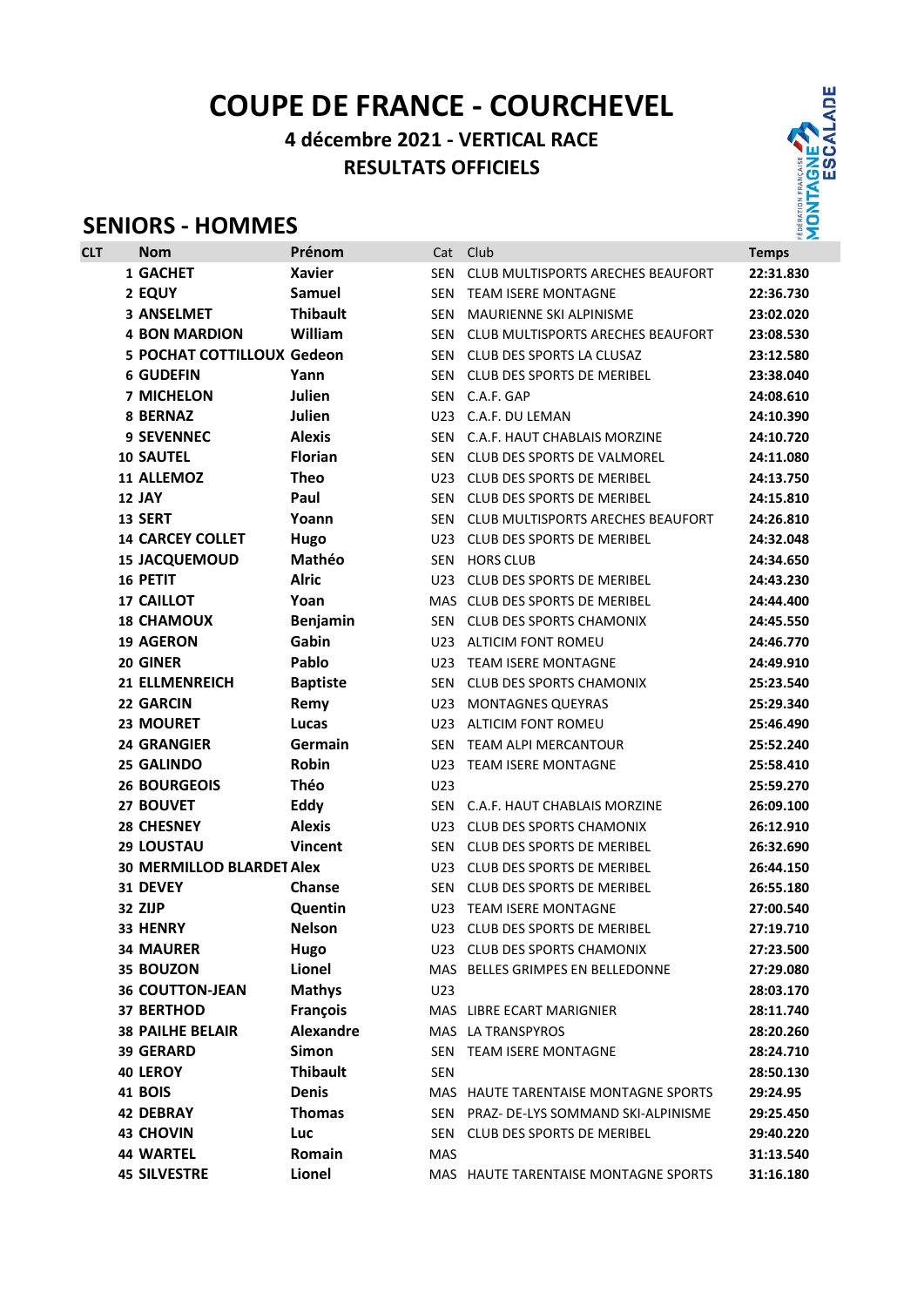| <b>46 JOURNET</b>          | Freddy           |            | MAS CLUB DES SPORTS DE MERIBEL        | 32:39.320  |
|----------------------------|------------------|------------|---------------------------------------|------------|
| <b>47 BARBIER</b>          | Emmanuel         |            | MAS BELLES GRIMPES EN BELLEDONNE      | 32:54.800  |
| <b>48 LEFORESTIER</b>      | <b>Dominique</b> |            | MAS CLUB MULTISPORTS ARECHES BEAUFORT | 34:12.630  |
| 49 JACOB                   | <b>Tristan</b>   | <b>SEN</b> |                                       | 34:37.250  |
| 50 HOUHOU                  | Samuel           |            | MAS CS LAPLAGNE                       | 39:30.470  |
| 51 DURAND TERRASSON Roland |                  |            | MAS Courchevel                        | 39:54.530  |
| 52 BLANC                   | <b>Yves</b>      | <b>MAS</b> |                                       | 52:59.730  |
| 53 HERN                    | <b>Nicolas</b>   | <b>SEN</b> |                                       | <b>DNS</b> |
| <b>54 VAILLANT</b>         | Stéphane         | SEN.       | CLUB DES SPORTS DE MERIBEL            | <b>DNS</b> |
| 55 BLANC                   | <b>Pierre</b>    |            | MAS B UP CLERMONT FERRAND             | <b>DNS</b> |
| 56 FEIGE                   | Jerome           |            | MAS CLUB DES SPORTS DE MERIBEL        | <b>DNS</b> |
| <b>57 MUGNIER</b>          | <b>Philippe</b>  |            | MAS Courchevel                        | <b>DNS</b> |
| <b>58 RENAUD</b>           | Christophe       |            | MAS TEAM ISERE MONTAGNE               | <b>DNS</b> |

U23 - HOMMES

| <b>CLT</b> | <b>Nom</b>                       | Prénom        |                 | Cat Club                        | <b>Temps</b> |
|------------|----------------------------------|---------------|-----------------|---------------------------------|--------------|
|            | 1 BERNAZ                         | Julien        | U23             | C.A.F. DU LEMAN                 | 24:10.390    |
|            | 2 ALLEMOZ                        | Theo          | U23             | CLUB DES SPORTS DE MERIBEL      | 24:13.750    |
|            | <b>3 CARCEY COLLET</b>           | Hugo          | U23             | CLUB DES SPORTS DE MERIBEL      | 24:32.048    |
|            | 4 PETIT                          | Alric         | U23             | CLUB DES SPORTS DE MERIBEL      | 24:43.230    |
|            | <b>5 AGERON</b>                  | Gabin         | U23             | ALTICIM FONT ROMEU              | 24:46.770    |
|            | <b>6 GINER</b>                   | Pablo         | U23             | <b>TEAM ISERE MONTAGNE</b>      | 24:49.910    |
|            | <b>7 GARCIN</b>                  | Remy          | U23             | <b>MONTAGNES QUEYRAS</b>        | 25:29.340    |
|            | 8 MOURET                         | Lucas         | U <sub>23</sub> | ALTICIM FONT ROMEU              | 25:46.490    |
|            | 9 GALINDO                        | <b>Robin</b>  | U23             | <b>TEAM ISERE MONTAGNE</b>      | 25:58.410    |
|            | <b>10 BOURGEOIS</b>              | Théo          | U23             |                                 | 25:59.270    |
|            | <b>11 CHESNEY</b>                | <b>Alexis</b> | U23             | CLUB DES SPORTS CHAMONIX        | 26:12.910    |
|            | <b>12 MERMILLOD BLARDET Alex</b> |               | U23             | CLUB DES SPORTS DE MERIBEL      | 26:44.150    |
|            | 13 ZIJP                          | Quentin       | U23             | <b>TEAM ISERE MONTAGNE</b>      | 27:00.540    |
|            | 14 HENRY                         | <b>Nelson</b> | U23             | CLUB DES SPORTS DE MERIBEL      | 27:19.710    |
|            | <b>15 MAURER</b>                 | Hugo          | U23             | <b>CLUB DES SPORTS CHAMONIX</b> | 27:23.500    |
|            | <b>16 COUTTON-JEAN</b>           | <b>Mathys</b> | U23             |                                 | 28:03.170    |

#### MASTER - HOMMES

| <b>CLT</b> | <b>Nom</b>                 | Prénom           | Cat Club   |                                       | <b>Temps</b> |
|------------|----------------------------|------------------|------------|---------------------------------------|--------------|
|            | <b>17 CAILLOT</b>          | Yoan             | MAS.       | <b>CLUB DES SPORTS DE MERIBEL</b>     | 24:44.400    |
|            | 35 BOUZON                  | Lionel           |            | MAS BELLES GRIMPES EN BELLEDONNE      | 27:29.080    |
|            | <b>37 BERTHOD</b>          | <b>François</b>  |            | MAS LIBRE ECART MARIGNIER             | 28:11.740    |
|            | <b>38 PAILHE BELAIR</b>    | <b>Alexandre</b> |            | MAS LA TRANSPYROS                     | 28:20.260    |
|            | <b>41 BOIS</b>             | <b>Denis</b>     |            | MAS HAUTE TARENTAISE MONTAGNE SPORTS  | 29:24.95     |
|            | <b>44 WARTEL</b>           | <b>Romain</b>    | <b>MAS</b> |                                       | 31:13.540    |
|            | <b>45 SILVESTRE</b>        | Lionel           |            | MAS HAUTE TARENTAISE MONTAGNE SPORTS  | 31:16.180    |
|            | <b>46 JOURNET</b>          | Freddy           |            | MAS CLUB DES SPORTS DE MERIBEL        | 32:39.320    |
|            | <b>47 BARBIER</b>          | Emmanuel         |            | MAS BELLES GRIMPES EN BELLEDONNE      | 32:54.800    |
|            | <b>48 LEFORESTIER</b>      | <b>Dominique</b> |            | MAS CLUB MULTISPORTS ARECHES BEAUFORT | 34:12.630    |
|            | 50 HOUHOU                  | <b>Samuel</b>    |            | MAS CS LAPLAGNE                       | 39:30.470    |
|            | 51 DURAND TERRASSON Roland |                  |            | MAS Courchevel                        | 39:54.530    |
|            | 52 BLANC                   | <b>Yves</b>      | <b>MAS</b> |                                       | 52:59.730    |
|            | <b>DNS BLANC</b>           | <b>Pierre</b>    |            | MAS B UP CLERMONT FERRAND             | <b>DNS</b>   |
|            | <b>DNS FEIGE</b>           | Jerome           |            | MAS CLUB DES SPORTS DE MERIBEL        | <b>DNS</b>   |
|            | <b>DNS MUGNIER</b>         | Philippe         |            | MAS Courchevel                        | <b>DNS</b>   |
|            | <b>DNS RENAUD</b>          | Christophe       |            | MAS TEAM ISERE MONTAGNE               | <b>DNS</b>   |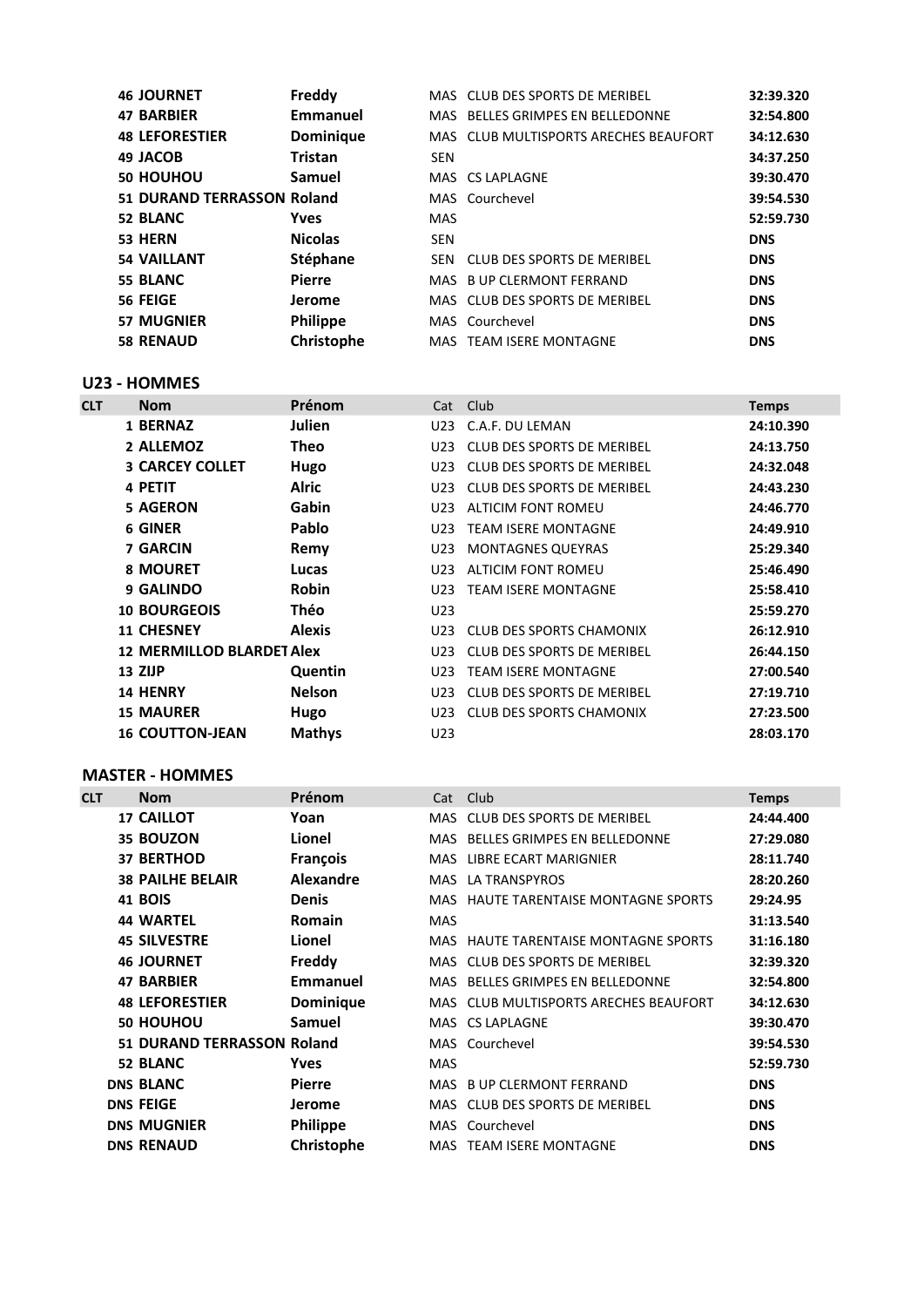### SENIOR - DAME

| <b>CLT</b> | <b>Nom</b>               | Prénom                 | Cat             | Club                              | <b>Temps</b> |
|------------|--------------------------|------------------------|-----------------|-----------------------------------|--------------|
|            | <b>1 GACHET MOLLARET</b> | <b>Axelle</b>          | <b>SEN</b>      | CLUB MULTISPORTS ARECHES BEAUFORT | 25:34.750    |
|            | 2 HARROP                 | Emily                  | <b>SEN</b>      | CLUB DES SPORTS DE MERIBEL        | 26:59.870    |
|            | <b>3 PARDIN</b>          | Jessica                | <b>SEN</b>      | <b>CLUB DES SPORTS DE MERIBEL</b> | 27:28.260    |
|            | <b>4 DEPLANCHE</b>       | Laura                  | <b>SEN</b>      | MAURIENNE SKI ALPINISME           | 27:36.860    |
|            | <b>5 JAGERCIKOVA</b>     | <b>Marianna</b>        | SEN             | C.A.F. GAP                        | 27:37.140    |
|            | <b>6 FERTIN</b>          | Candice                | <b>SEN</b>      | <b>CLUB DES SPORTS CHAMONIX</b>   | 27:55.920    |
|            | <b>7 SCHIDE</b>          | <b>Katie</b>           | <b>SEN</b>      | <b>TEAM ALPI MERCANTOUR</b>       | 28:06.010    |
|            | <b>8 PERILLAT PESSEY</b> | Celia                  | <b>SEN</b>      | CLUB DES SPORTS LA CLUSAZ         | 28:34.130    |
|            | <b>9 BONNEL</b>          | Lena                   | <b>SEN</b>      | <b>MAURIENNE SKI ALPINISME</b>    | 28:48.990    |
|            | 10 ROUX                  | <b>Julie</b>           | <b>SEN</b>      | <b>TEAM ISERE MONTAGNE</b>        | 29:10.720    |
|            | <b>11 BONNEL</b>         | Candice                | <b>SEN</b>      | MAURIENNE SKI ALPINISME           | 29:15.820    |
|            | <b>12 BONNEL</b>         | Lorna                  | <b>SEN</b>      | MAURIENNE SKI ALPINISME           | 29:49.930    |
|            | <b>13 GINDRE</b>         | <b>Perrine</b>         | U <sub>23</sub> | <b>TEAM ISERE MONTAGNE</b>        | 30:09.890    |
|            | <b>14 MATTANA</b>        | <b>Mallaurie</b>       |                 | U23 C.A.F. GAP                    | 30:19.140    |
|            | <b>15 POLLET VILLARD</b> | <b>Marie</b>           | <b>SEN</b>      | CLUB DES SPORTS LA CLUSAZ         | 31:49.430    |
|            | <b>16 IRATZOQUY</b>      | <b>Marie Charlotte</b> | U23             | CLUB DES SPORTS DE MERIBEL        | 31:57.710    |
|            | 17 ROUX                  | <b>Anne Laure</b>      | <b>SEN</b>      | <b>TEAM ISERE MONTAGNE</b>        | 32:33.640    |
|            | <b>18 PUSSET</b>         | Maëlys                 | U <sub>23</sub> | MAURIENNE SKI ALPINISME           | 33:12.700    |
|            | <b>19 NADOULEK</b>       | Daphné                 | <b>SEN</b>      | BELLES GRIMPES EN BELLEDONNE      | 35:04.550    |
|            | 20 DAVID                 | Clémence               | U <sub>23</sub> | CLUB DES SPORTS DE MERIBEL        | 35:22.620    |
|            | <b>21 GARNIER</b>        | Alexandra              | U23             | <b>CLUB DES SPORTS DE MERIBEL</b> | 36:06.090    |
|            | 22 LAMBERT               | Helena                 | U23             | <b>TEAM ISERE MONTAGNE</b>        | 37:08.420    |
|            | <b>23 GACHET MAUROZ</b>  | Pascale                | <b>MAS</b>      |                                   | 41:15.100    |
|            | <b>24 PEDERSEN</b>       | Lou                    | <b>SEN</b>      | <b>CLUB DES SPORTS DE MERIBEL</b> | 44:45.040    |
|            | <b>25 FRANCHINO</b>      | <b>Mireille</b>        | <b>MAS</b>      |                                   | 52:34.800    |
| <b>DNS</b> | <b>HOUILLON</b>          | <b>Christelle</b>      |                 | MAS COURCHEVEL SPORT OUTDOOR      | <b>DNS</b>   |
| <b>DNS</b> | <b>PONCET</b>            | <b>Elise</b>           | <b>SEN</b>      | CLUB MULTISPORTS ARECHES BEAUFORT | <b>DNS</b>   |
| <b>DNS</b> | <b>JONCHERAY</b>         | <b>Victoire</b>        | <b>SEN</b>      |                                   | <b>DNS</b>   |

#### U23 - DAMES

| <b>CLT</b> | <b>Nom</b>       | Prénom                 | Cat Club |                            | <b>Temps</b> |
|------------|------------------|------------------------|----------|----------------------------|--------------|
|            | 1 GINDRE         | <b>Perrine</b>         | U23.     | <b>TEAM ISERE MONTAGNE</b> | 30:09.890    |
|            | 2 MATTANA        | <b>Mallaurie</b>       | U23.     | C.A.F. GAP                 | 30:19.140    |
|            | 3 IRATZOQUY      | <b>Marie Charlotte</b> | l 123.   | CLUB DES SPORTS DE MERIBEL | 31:57.710    |
|            | <b>4 PUSSET</b>  | <b>Maëlys</b>          | U23      | MAURIENNE SKI ALPINISME    | 33:12.700    |
|            | 5 DAVID          | Clémence               | 1123.    | CLUB DES SPORTS DE MERIBEL | 35:22.620    |
|            | <b>6 GARNIER</b> | Alexandra              | 1123.    | CLUB DES SPORTS DE MERIBEL | 36:06.090    |
|            | <b>7 LAMBERT</b> | Helena                 | 1123.    | <b>TEAM ISERE MONTAGNE</b> | 37:08.420    |

## MASTER - DAMES

| <b>CLT</b>        | <b>Nom</b>             | Prénom          |            | Cat Club | <b>Temps</b> |  |
|-------------------|------------------------|-----------------|------------|----------|--------------|--|
|                   | <b>1 GACHET MAUROZ</b> | Pascale         | <b>MAS</b> |          | 41:15.100    |  |
|                   | 2 FRANCHINO            | <b>Mireille</b> | <b>MAS</b> |          | 52:34.800    |  |
|                   |                        |                 |            |          |              |  |
| <b>U14 - DAME</b> |                        |                 |            |          |              |  |
| <b>CLT</b>        | <b>Nom</b>             | Prénom          |            | Cat Club | <b>Temps</b> |  |
|                   |                        |                 |            |          |              |  |

| <b>CLT</b> | <b>Nom</b>     | Prénom | Cat | Club                  | Temps     |
|------------|----------------|--------|-----|-----------------------|-----------|
|            | <b>BERTHOD</b> | Laura  | J14 | LIBRE ECART MARIGNIER | 38:45.300 |